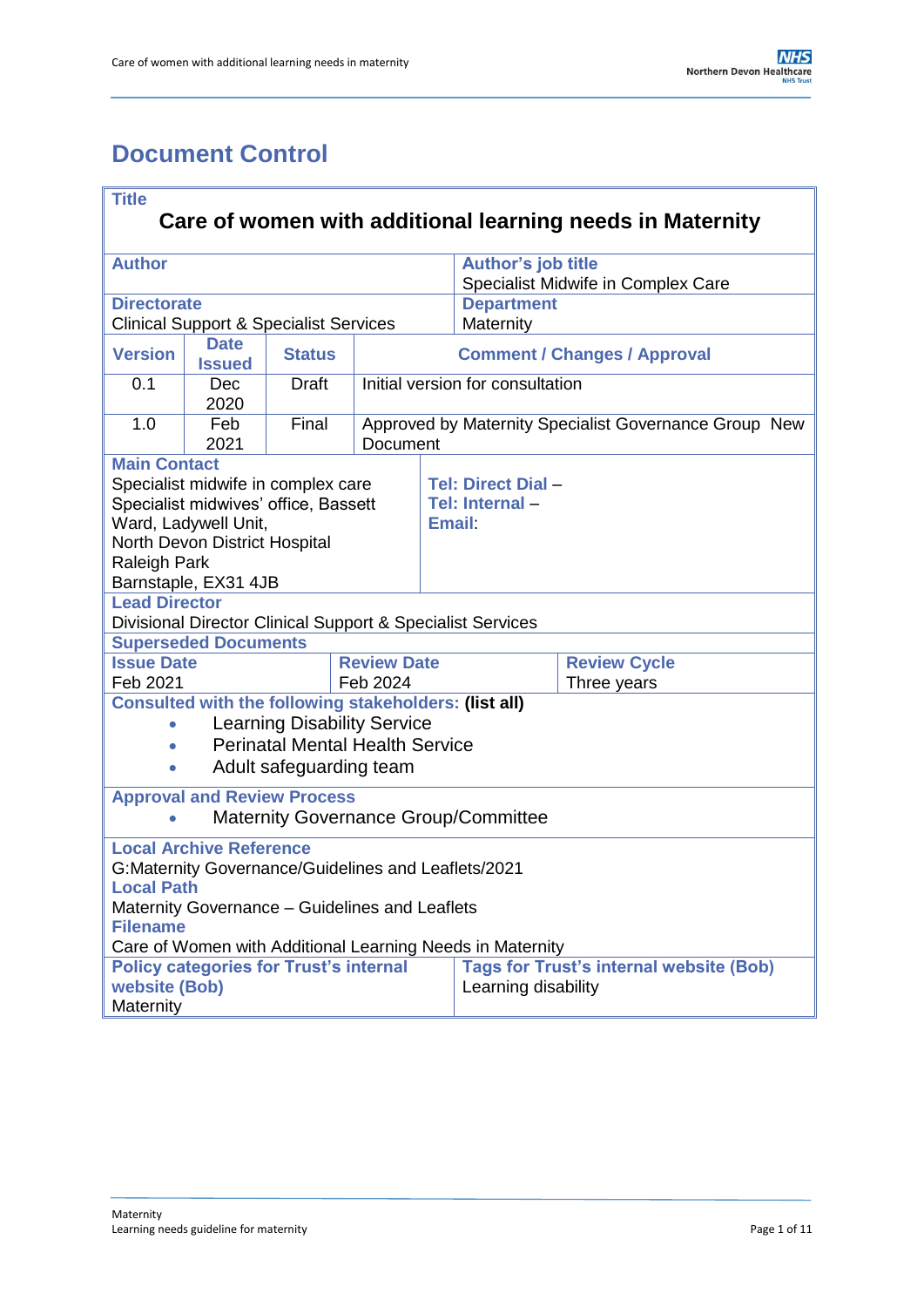## **CONTENTS**

| 1. |                                                                       |
|----|-----------------------------------------------------------------------|
| 2. |                                                                       |
|    |                                                                       |
|    | <b>Learning Difficulty</b>                                            |
|    | <b>Autistic Spectrum Disorders</b>                                    |
|    |                                                                       |
| 3. |                                                                       |
|    |                                                                       |
|    | Role of the Learning Disability Service Error! Bookmark not defined.  |
| 4. | Screening for additional learning needs  Error! Bookmark not defined. |
| 5. |                                                                       |
| 6. |                                                                       |
| 7. |                                                                       |
| 8. |                                                                       |
| 9. |                                                                       |
|    |                                                                       |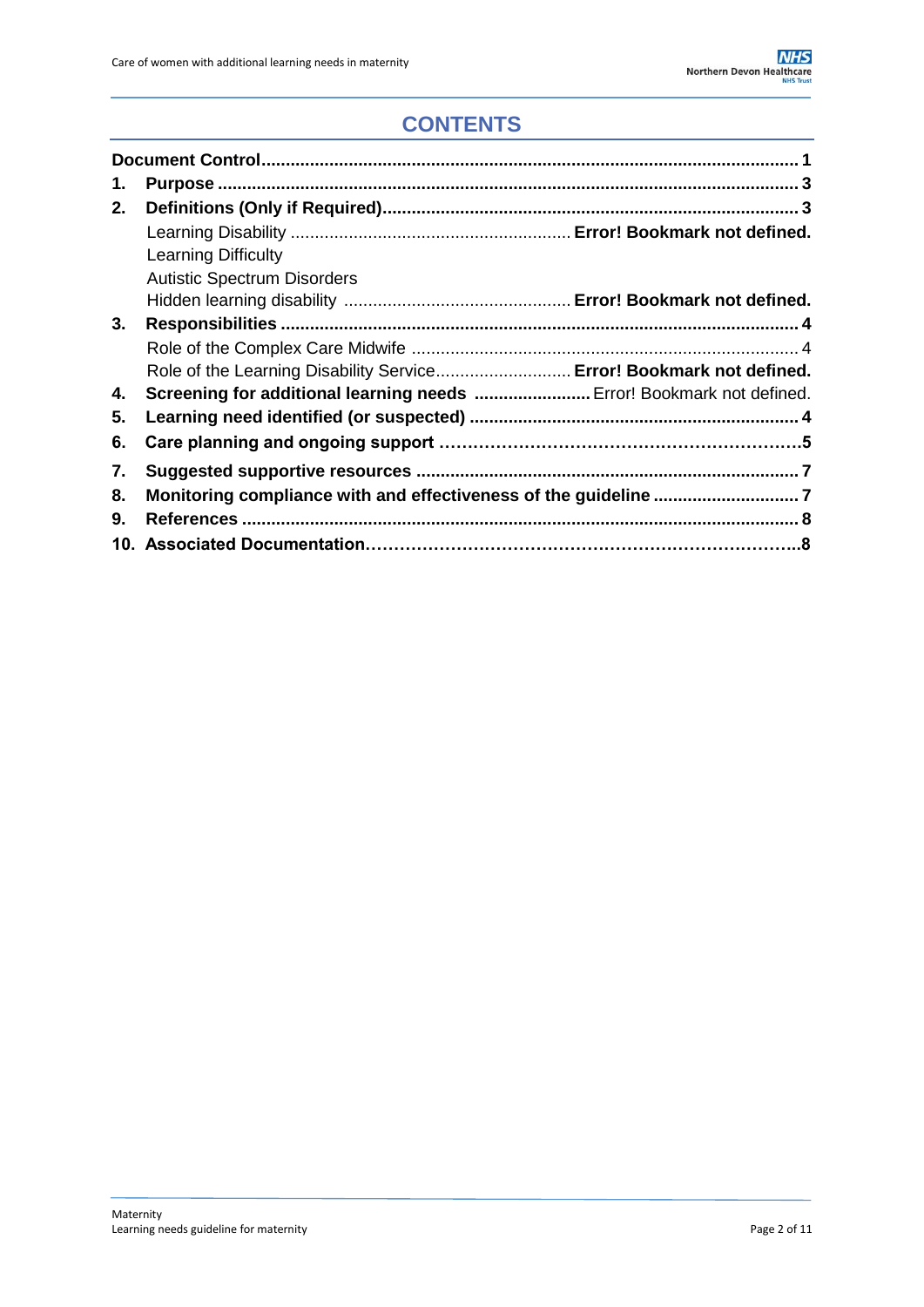### <span id="page-2-0"></span>**1. Purpose**

- **1.1.** The purpose of this document is to detail the process for ensuring that women with additional learning needs receive maternity care in a way that is equitable, in that it aims to mitigate against the disadvantage, and associated risks, that women with learning needs face when accessing maternity services (Homeyard *et al* 2015). This is in accordance with the NHS' long term plan (2019) to drive down health inequalities, and the principles of inclusivity enshrined in the Human Rights Act (Working Together with Parents Network (WTPN) 2016) and the Equality Act (2010)
- **1.2.** The guideline applies to all maternity staff
- **1.3.** Implementation of this guideline will ensure that:
	- Midwives and maternity staff feel confident in meeting additional learning needs, including the use of referral pathways and adjunct services
	- Care provided to women with additional learning needs is auditable and in accordance with national guidelines and recommendations
	- Women with additional learning needs are supported to feel involved in their care

### <span id="page-2-1"></span>**2. Definitions**

#### **Definition of "learning needs" in the context of this guideline:**

- **2.1. Learning disability**: A significantly reduced ability to understand new or complex information, to learn new skills (impaired intelligence), with; a reduced ability to cope independently (impaired social functioning);which started before adulthood, with a lasting effect on development' (Department of Health,2001, p.14).
- **2.2. Learning difficulty**: this term encompasses conditions such as dyslexia and ADHD which do not affect IQ, but impact on a person's ability to understand or process information (MENCAP 2020). This may also apply to women with an acquired brain injury which affects cognitive ability, particularly thinking, memory and reasoning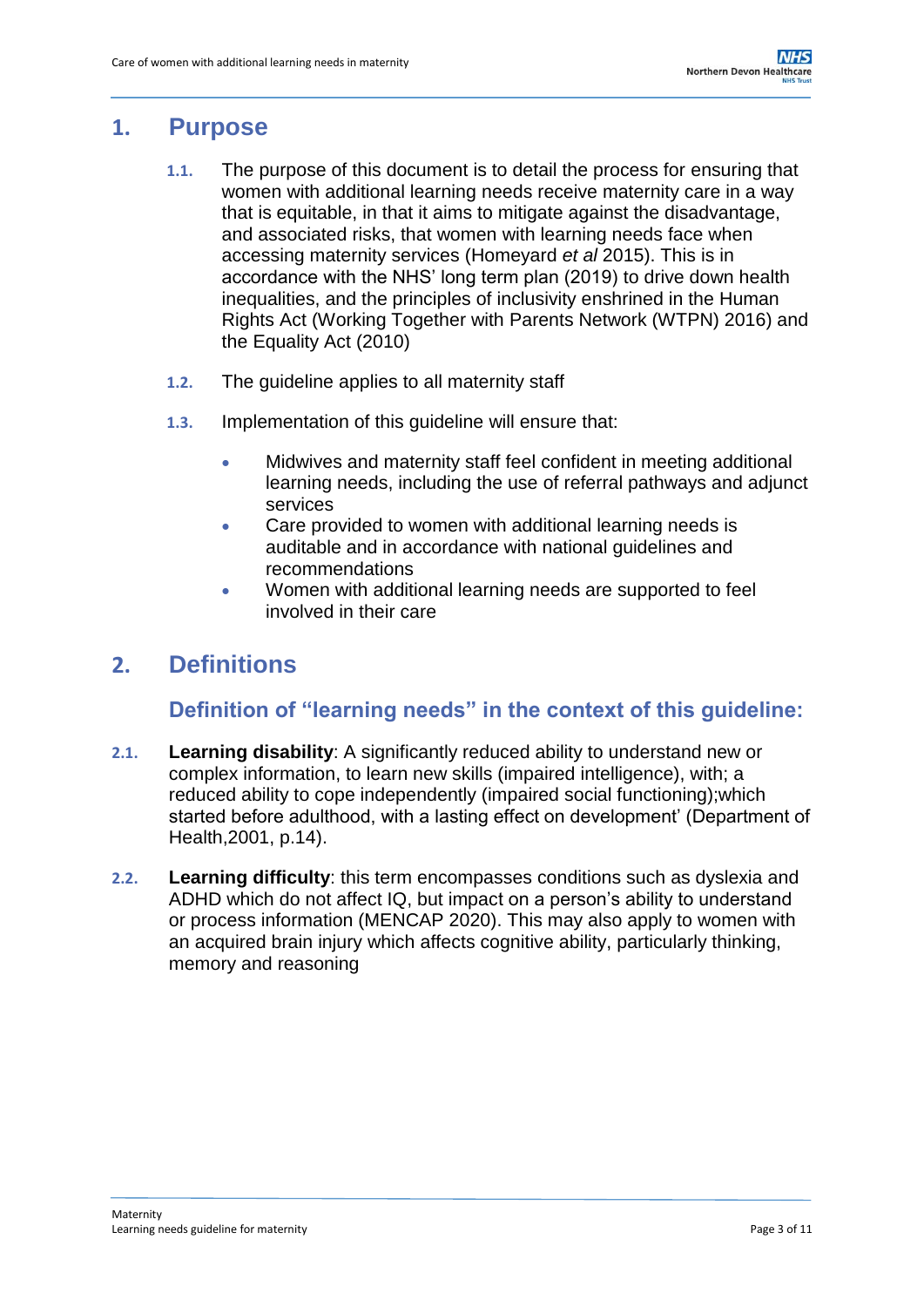- **2.3. Autistic spectrum disorders (including Asperger's syndrome):** This condition affects how people interact and communicate with others, and is associated with finding new environments and situations very stressful or uncomfortable. People with the condition may take longer to understand new information, particularly if feeling overwhelmed with bright lights, noise, or an unfamiliar environment. They may also report over- or under-sensitivity to physical sensations including pain (National Autistic Society 2020). It is thought that many women with ASD are less likely to display the behavioural characteristics traditionally associated with the condition, which leads to the hypothesis that women are generally under-diagnosed (Nasen 2016)
- **2.4. Hidden learning disability:** This refers to women whose learning needs or disability has not been formally diagnosed prior to the pregnancy- this may be because their learning need or disability is mild. It is estimated that less than a quarter of people with a learning disability in England are known to health services (ie undiagnosed) Professionals' suspicion that someone has a hidden learning disability should lead to further exploration and care delivered according to the principles of this document
- **2.5.** The term **learning need** will be used throughout this document to encompass all of the above definitions

### <span id="page-3-0"></span>**3. Responsibilities**

**3.1.** It is the responsibility of all maternity staff to adhere to this guideline unless there is a clear reason for deviation from its recommendationsthis should be clearly documented.

#### <span id="page-3-1"></span>**Role of the Complex Care Midwife:**

- **3.2.** The Complex care midwife is responsible for:
	- Facilitating the implementation of this quideline
	- Supporting maternity staff in meeting the recommendations

#### **Role of the Learning Disability Service:**

**3.3** The Learning Disability Service is responsible for supporting maternity services in their care of women with additional needs, through referral and also ad-hoc advice and consultancy

### **4. Screening for additional learning needs**

**4.1.** Any additional learning needs should be screened for *at the start* of the maternity booking appointment, before any additional information is recorded (other than name, date of birth, address etc. If additional needs are identified they should be met before continuing with the booking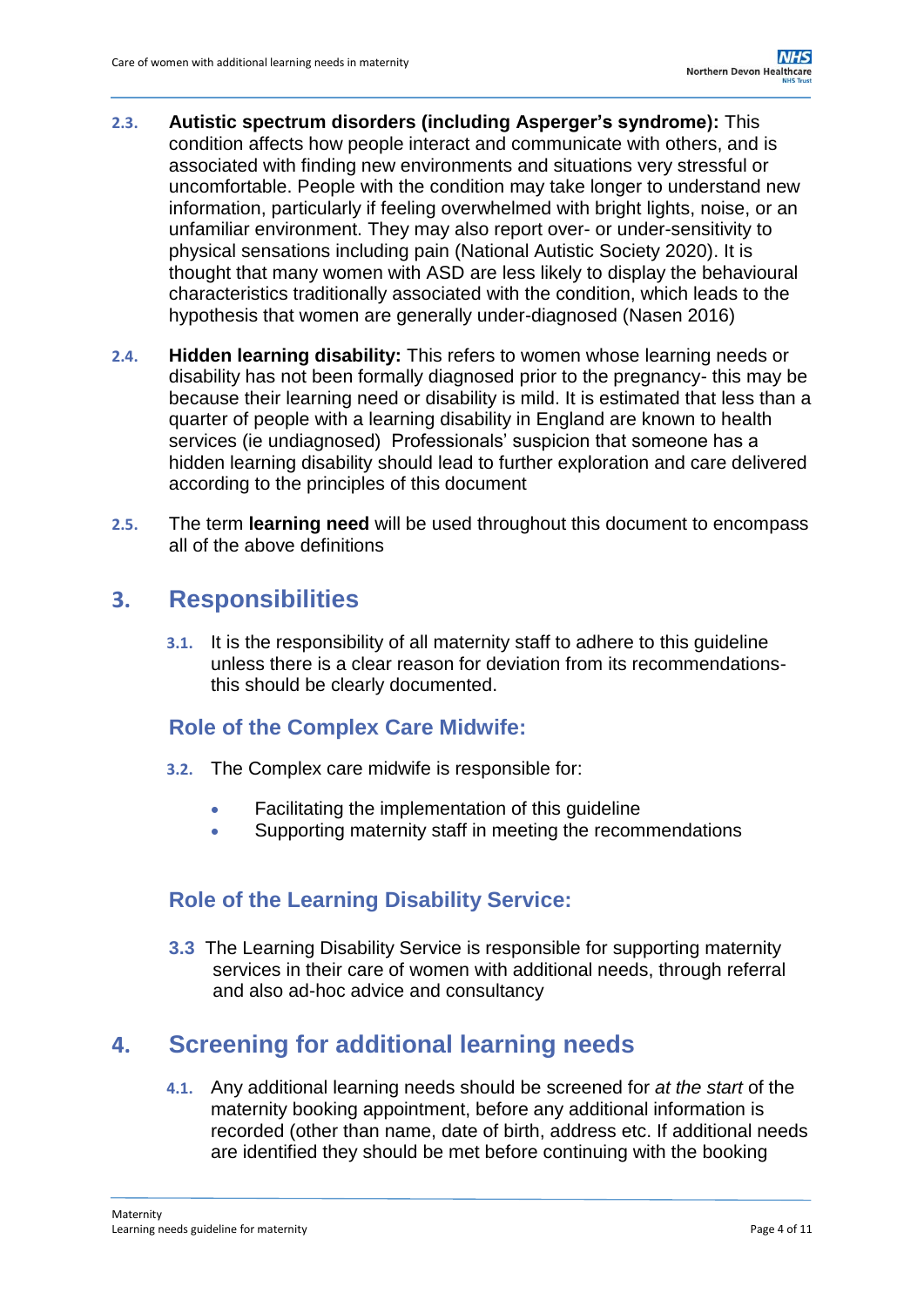**4.2.** Screening should be completed by asking questions such as:

"Do you have any additional learning needs? Do you require any help or support with reading, writing, or understanding new information"

Additional questions which may help assess:

"Did you attend a mainstream school? Did you need any additional help at school? Were you statemented? Have you ever been tested for ADHD, dyslexia or autism?"

If a woman lives in supported accommodation and/or has a carer or social worker, then this suggests a learning need and should be explored.

**4.3.** If a learning need is suspected but not confirmed by the woman, the GP should be contacted for further information, and the hospital notes reviewed. Care should be delivered in accordance with the principles of this document

### **5. Learning need identified (or suspected in the case of non-disclosure):**

- **5.1.** A disclosure of any learning disability or identified need means that you must consider how this will affect the woman's capacity to understand and retain relevant information, and may impact on her capacity to consent to any intervention, including routine maternity care. Consider whether capacity assessments are necessary and refer to the Mental Capacity Act policy: [https://www.northdevonhealth.nhs.uk/wp-content/uploads/2013/07/Mental-](https://www.northdevonhealth.nhs.uk/wp-content/uploads/2013/07/Mental-Capacity-Act-Policy-v2-0.pdf)[Capacity-Act-Policy-v2-0.pdf](https://www.northdevonhealth.nhs.uk/wp-content/uploads/2013/07/Mental-Capacity-Act-Policy-v2-0.pdf)
- **5.2.** Aim for face-to-face appointments, and avoid phone appointments. Facial expressions and body language help us to assess someone's understanding of the subject being discussed- this is not possible over the telephone. Alsopeople with learning needs often develop compensatory behaviours that will suggest understanding as they may feel uncomfortable about telling the truth (ie that they have not understood what is being said) (Homeyard 2015). It is a legal requirement (relating to "reasonable adjustments" Equality Act, 2010) that extra time is given for appointments, if necessary, to achieve understanding- it may be that another appointment needs to be arranged for the next available opportunity. **Aim to use video calling for any consultation if not seen face to face.**
- **5.3.** Explore and gather as much information as possible about the nature of the learning need– ask about schooling-was she in mainstream education? Does she currently receive any support or are there unmet support needs?
- **5.4.** Ask the woman what her information needs are (ie does she prefer large text, easy read, pictures etc). This information should guide your maternity care planning and needs should be met (NICE 2010)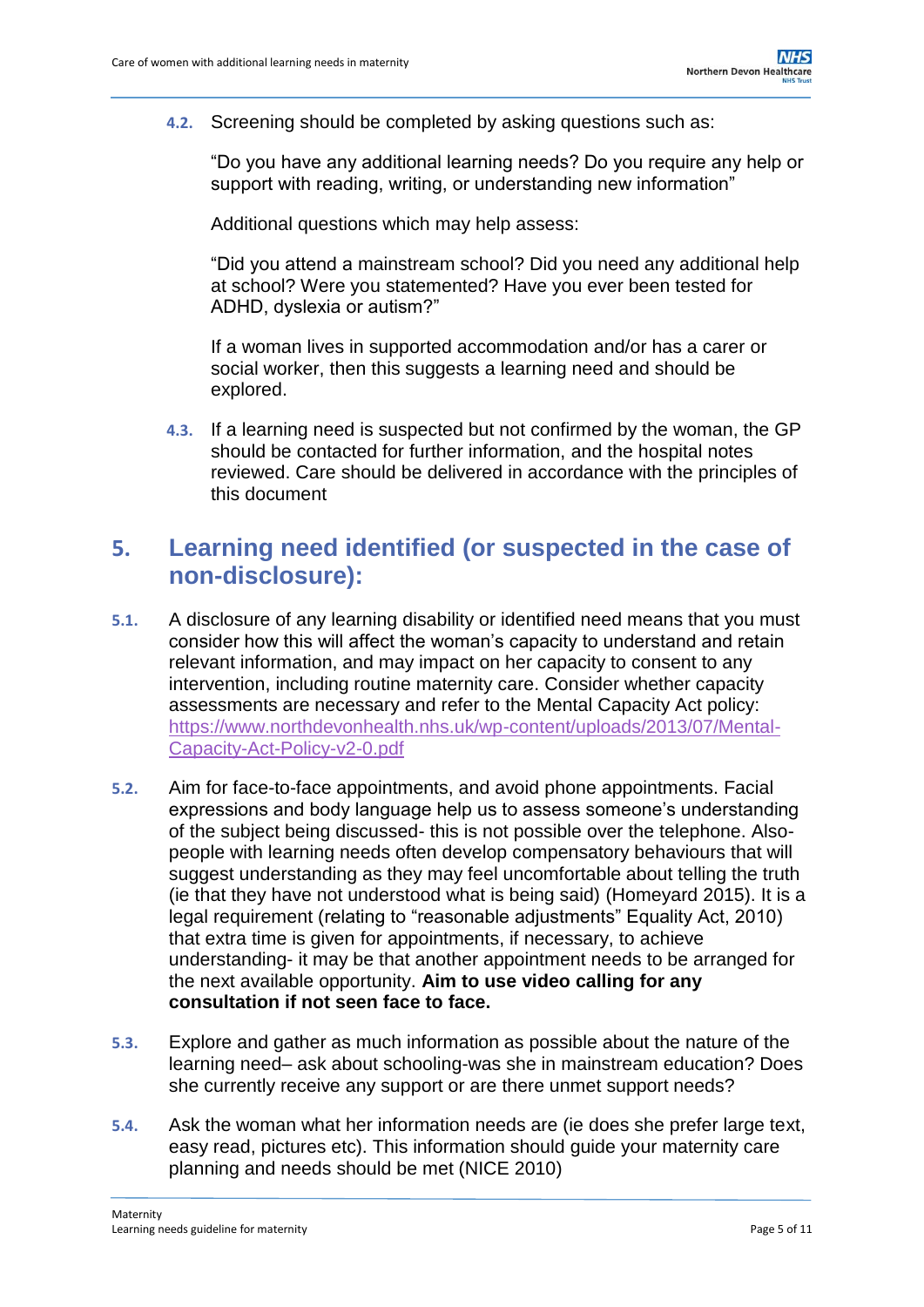- **5.5.** Allow extra time in appointments to discuss her maternity care offer a follow up appointment if short on time at initial booking or disclosure.
- **5.6.** Discuss with GP who will provide further information including any historical diagnoses and needs identified
- **5.7.** Hospital notes should be reviewed at the earliest possible opportunity by the named midwife or a member of the team, as this may detail previous assessments and diagnoses
- **5.8.** If a significant learning need is suspected or identified, offer referral to the learning disability (LD) service, who can offer advice and support as appropriate and in response to need. In the absence of a LD diagnosis, the LD service's input may be limited to ad- hoc advice to the professional only.
- **5.9.** Women should be reassured that it is not unusual to require additional support with parenting, and that information that is accessible to them will be provided (WTPY 2016)
- **5.10.** Ensure information and plan of care is clearly documented

### **6. Care planning and ongoing support**

- **6.1.** The woman's learning needs must be documented in her handheld and hospital notes, alongside a plan for meeting these needs.
- **6.2.** Ensure relevant information is shared with all professionals- information about learning needs should be shared on the booking form, and a CANI (Complex or Additional Needs Identified) form completed to be sent to the Complex Care specialist midwife who will support with a coordinated response, including the involvement of the LD service if necessary .
- **6.3.** It is the responsibility of the woman's named midwife to ensure that the booking hospital (where the woman plans to give birth) is made aware of identified needs- this information should be shared prior to her first appointment at the hospital
- **6.4.** Parents with learning disabilities may be scared to share if they do not understand something or have any concerns- this may be related to fear that they will have their children removed (WTPN 2015). Continuity of carer may help to develop a trusting relationship and reassure the woman that it is safe to share any concerns she may have. Familiarity with the woman and her individual needs will mean that a fair assessment can be made drawing on identified strengths as well as needs, and might increase the efficacy of interventions
- **6.5.** Learning needs should be considered at every appointment and capacity confirmed for every decision.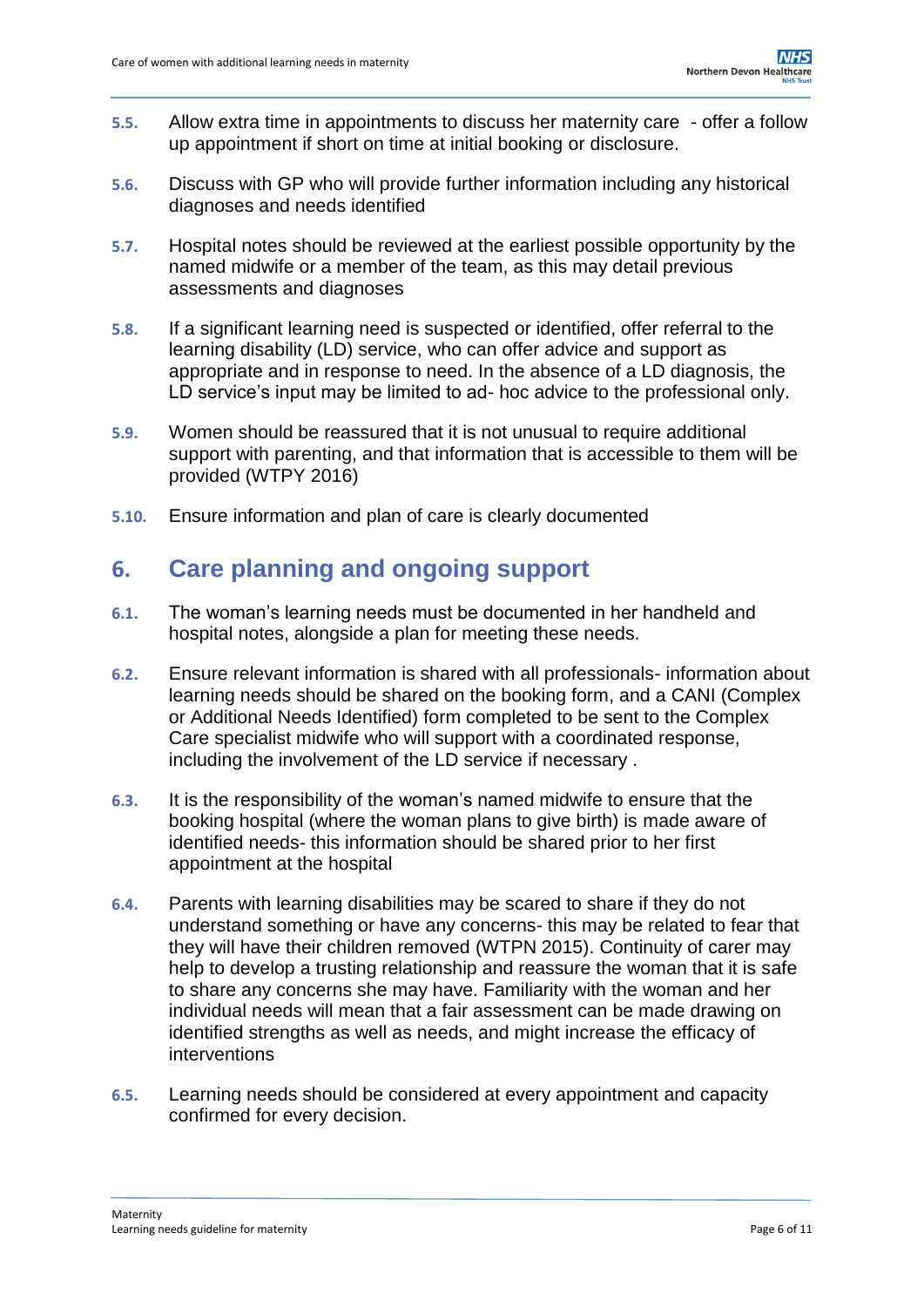- **6.6.** When imparting vital information (such as the importance of the understanding of serious symptoms such as those of pre-eclampsia or reduced fetal movements), consider that discussion (as opposed to unilateral information giving) of the relevant factors is more likely to facilitate understanding (Homeyard 2015). Instead of asking "do you understand", ask instead "what do you understand from what I have told you?". Ensure that your documentation evidences the steps you have taken to confirm understanding – eg asking a woman to repeat back what you have told her. Revisit this frequently.
- **6.7.** Ensure a plan is written for admission and birth particularly if you feel a woman may lack capacity at times. The complex care midwife, learning disability specialist nurse or perinatal mental health service can support with this
- **6.8.** Devon's Children's centres can support our service by contributing towards a thorough assessment of the woman's circumstances, and can deliver benefits/financial advice, parenting skills and preparation, and provision of items for baby if the woman is affected by poverty/deprivation. This service should be promoted to women as early as possible so that the assessment and support package can be commenced in good time.
- **6.9.** Progress and any additional support needs identified will be shared at the vulnerable pregnancy meeting and at Team around the Family (TAF) meetings, or Child in Need/Child protection meetings if Unborn is open to Children's social care
- **6.10.** If it is felt that the woman's circumstances would lead to her baby being at risk of harm, then a MASH enquiry should be submitted, as always, with the woman's knowledge (unless this information may put her at risk of harm such as in cases where domestic abuse is suspected). It is the expectation that this information will be shared sensitively with the awareness that this is likely to cause a great deal of anxiety to the woman who may fear that she will have her baby removed from her care. As much information as possible should be sought from relevant agencies prior to submitting a MASH enquiry.
- **6.11.** Consideration should be given to the role of Adult Social Care for women for whom their learning need is impacting on their ability to remain safe. Consider raising a safeguarding concern with Care Direct (via Adult Safeguarding on BOB) if the woman has care and support needs and is at risk of or experiencing abuse or neglect, and as a result of her care and support needs is unable to protect herself. This will require consent unless the woman lacks capacity to consent, in which case a best interest decision should be made.
- **6.12.** If the woman already has professionals working with her in a supportive role, they must be contacted as part of the coordinated process
- **6.13.** The woman's named midwife, or member of the team, is responsible for contributing to any multi-disciplinary response or care planning, including attendance at meetings, and documentation and dissemination of updated information to relevant professionals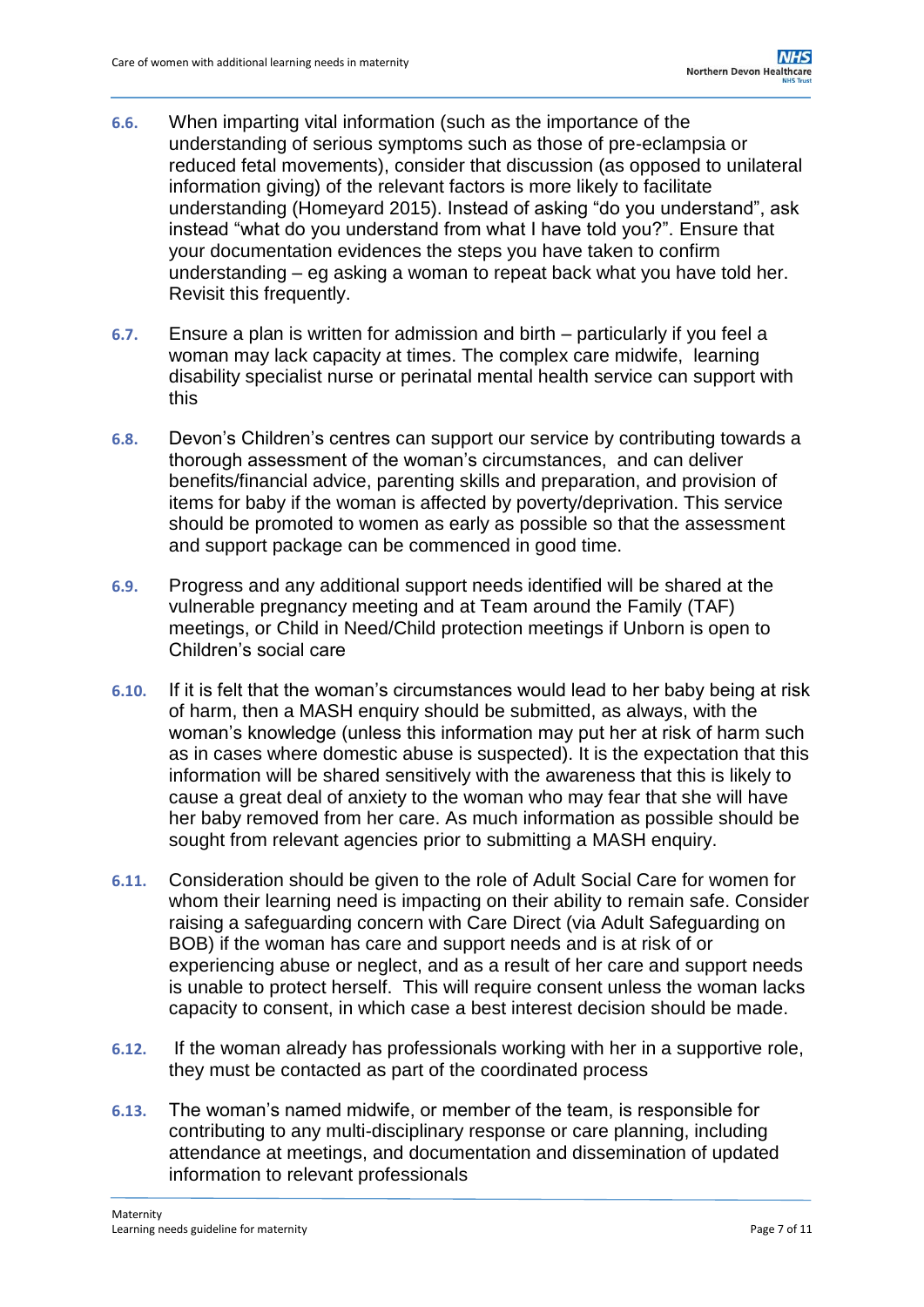**6.14.** Extra time must be given to developing individualised admission/birth and postnatal plans, with the support of the learning disability service or perinatal mental health team (if open to them), complex care midwife, children's centre and health visiting team. These should be based on identified strengths and needs and must be made available to all staff providing care

## **7. Suggested supportive resources:**

- **7.1.** The learning disability service can be contacted on bleep 382, extension 4171; from outside the hospital call 01271 314171. Referral form can be found at: [https://ndht.ndevon.swest.nhs.uk/learning-disability](https://ndht.ndevon.swest.nhs.uk/learning-disability-service/learning-disability-service-referral/)[service/learning-disability-service-referral/](https://ndht.ndevon.swest.nhs.uk/learning-disability-service/learning-disability-service-referral/)
- **7.2.** Consider use of a "hospital passport" for women with significant learning need (the learning disability service can support with this)
- **7.3.** If a woman is dyslexic, suggest overlaying a clear yellow (or alternative colour) plastic sheet over the notes to make it easier to read
- **7.4.** Women with Autistic Spectrum Disorders (ASD- includes Asperger's) may have their capacity to process and retain information challenged if they are emotionally overwhelmed- aim for a calm and quiet environment and consider how a busier environment (eg Day Assessment Unit) might affect understanding or cause distress. A key principle of the Mental Capacity Act is that people are supported in their decision making- environmental factors must be considered to meet this requirement
- **7.5.** The "Baby Buddy" app has been developed specifically for women with additional needs, including learning needs, and its use should be encouraged. It was developed to improve outcomes in women vulnerable to disadvantage. <https://www.bestbeginnings.org.uk/baby-buddy>
- **7.6.** "My pregnancy, My choice" is an extensive, easy read resource which describes all aspects of pregnancy and birth, and is valuable to aid discussion. The resource is kept in the manager's office on Bassett ward; it may be borrowed but must be returned after use. Pages or sections may be photocopied if required .
- **7.7.** Public Health England have produced easy read screening leaflets which should be used as an aide to understanding, alongside a verbal discussion (ie these leaflets should not replace discussion). Download and print (single sided and in colour) from [https://www.gov.uk/government/publications/screening-tests-for-you-and](https://www.gov.uk/government/publications/screening-tests-for-you-and-your-baby-easy-guides)[your-baby-easy-guides](https://www.gov.uk/government/publications/screening-tests-for-you-and-your-baby-easy-guides)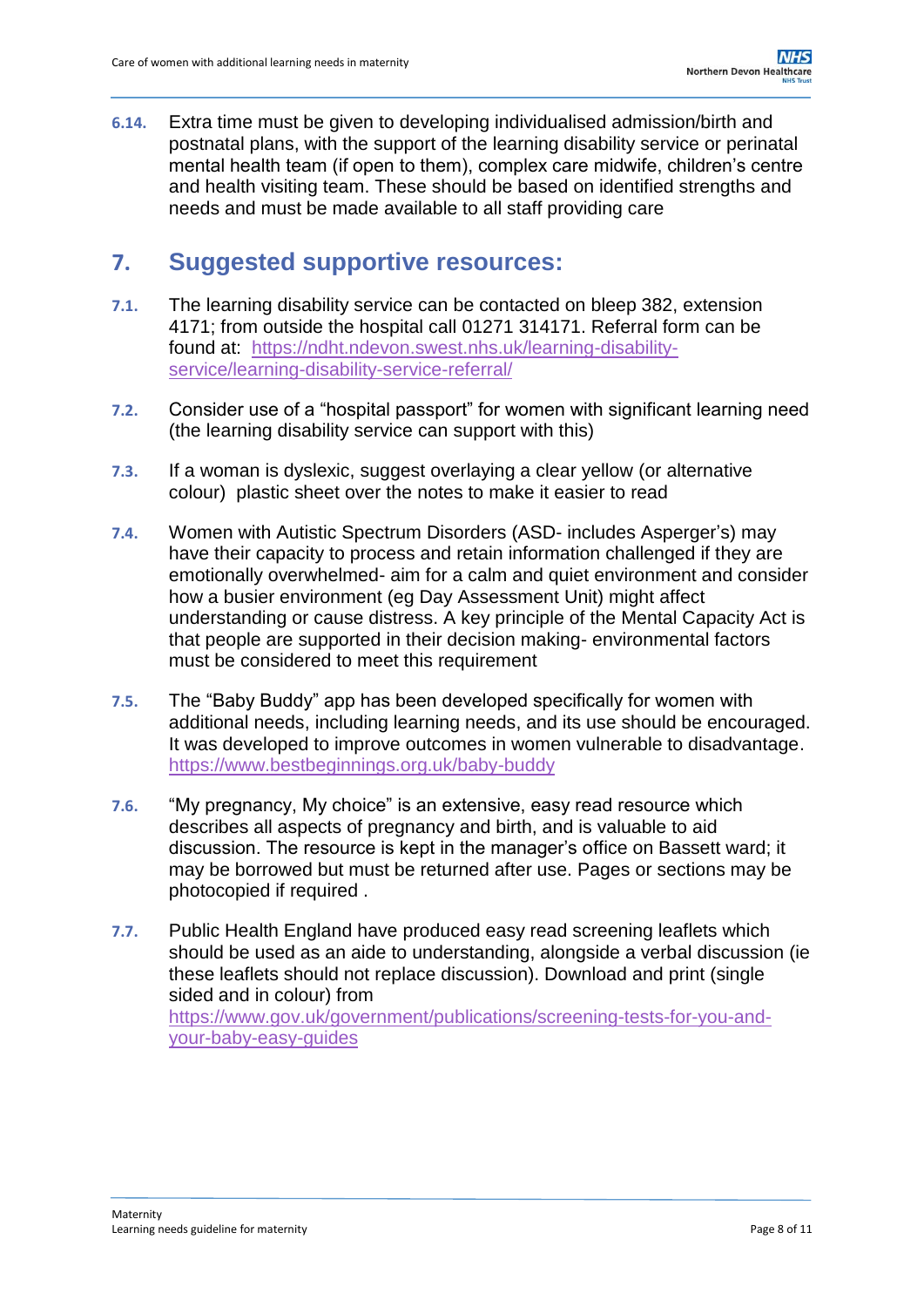## <span id="page-8-0"></span>**8. Monitoring Compliance with and the Effectiveness of the Guideline**

#### **Process for Implementation and Monitoring Compliance and Effectiveness**

- **8.1.** The Complex Care midwife is responsible for the dissemination of this guideline, monitoring its effectiveness, and delivering training to staff.
- **8.2.** The guideline will be monitored through :
	- Reviews of relevant notes through audit and clinical incident reporting
	- Audit
	- Safeguarding supervision

### <span id="page-8-1"></span>**9. References**

- Department of Health 2001 Valuing People: A New strategy for the 21<sup>st</sup> century, DoH, London
- Homeyard C, Montgomery E, Chinn, D, and Patelarou, E 2015 Current evidence on antenatal care for women with intellectual disabilities: A systematic review *Midwifery* (2015) <http://dx.doi.org/10.1016/j.midw.2015.10.002i>
- MENCAP 2020 Learning Difficulties [https://www.mencap.org.uk/learning](https://www.mencap.org.uk/learning-disability-explained/learning-difficulties)[disability-explained/learning-difficulties](https://www.mencap.org.uk/learning-disability-explained/learning-difficulties)
- Nasen 2016 Girls and Autism: Flying under the radar Nasen, Staffordshire *Available from [https://nasen.org.uk/uploads/assets/c6c70871-4de8-410f](https://nasen.org.uk/uploads/assets/c6c70871-4de8-410f-a444ef1efa0261a6/flying-under-the-radar.pdf)[a444ef1efa0261a6/flying-under-the-radar.pdf](https://nasen.org.uk/uploads/assets/c6c70871-4de8-410f-a444ef1efa0261a6/flying-under-the-radar.pdf)*
- National Institute for Health and Care Excellence (NICE) 2010 Pregnancy and Complex Social Factors: A Model for pregnant women with complex social factors NICE clinical guideline 110, London
- NHS. The NHS long term plan. 2019.<https://www.longtermplan.nhs.uk/>
- Working Together with Parents Network 2016 The Working Together with Parents Network update of the DoH/DfES Good Practice Guidance on working with parents with a learning disability (2007),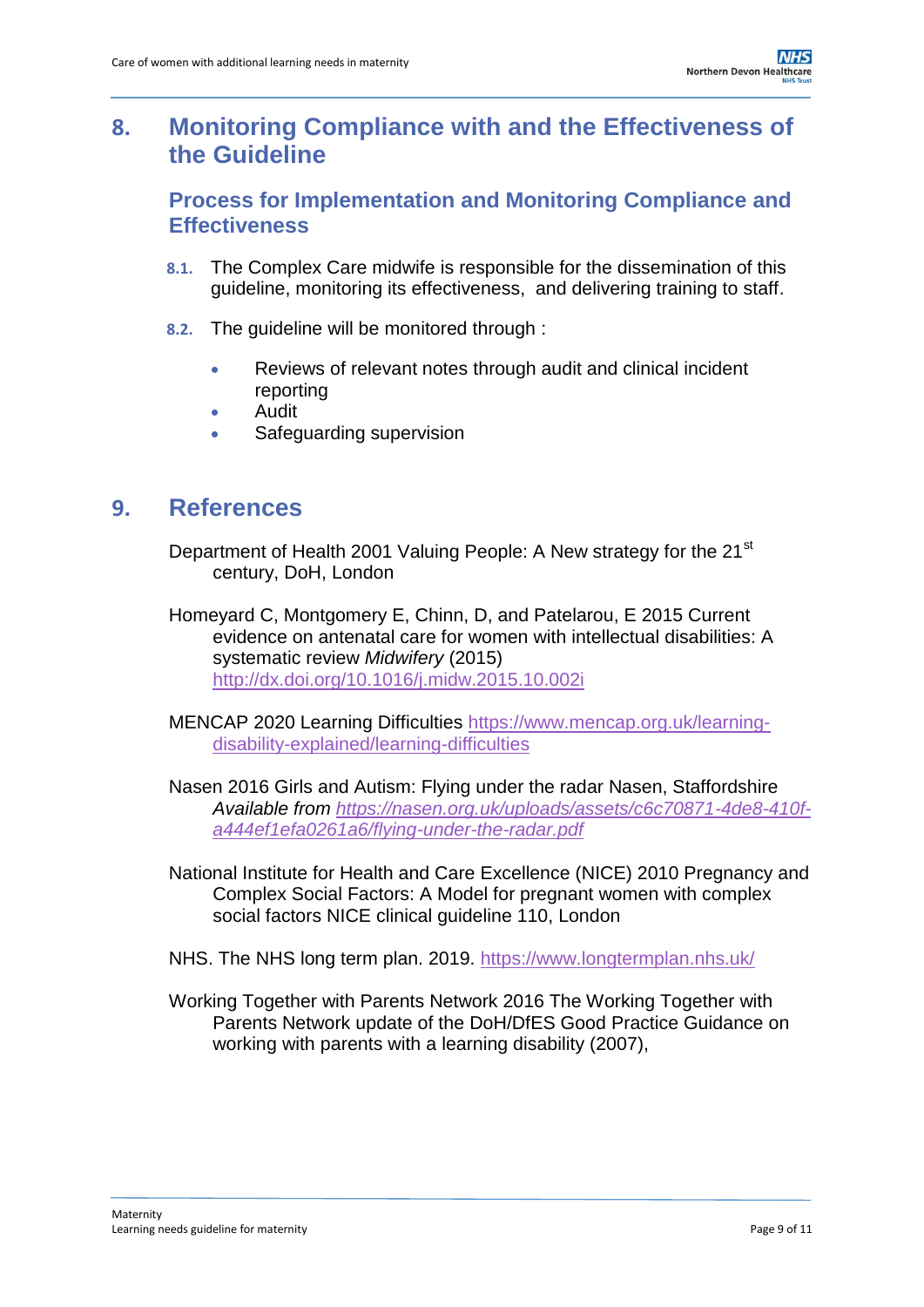## <span id="page-9-0"></span>**10. Associated Documentation**

- Managing the care of people with a learning disability in the acute hospital setting Standard Operating Procedure [https://www.northdevonhealth.nhs.uk/wp](https://www.northdevonhealth.nhs.uk/wp-content/uploads/2020/10/Learning-disability-SOP-V1.0.pdf)[content/uploads/2020/10/Learning-disability-SOP-V1.0.pdf](https://www.northdevonhealth.nhs.uk/wp-content/uploads/2020/10/Learning-disability-SOP-V1.0.pdf)
- Mental health in maternity guideline (in development)
- Mental Capacity Act policy [https://www.northdevonhealth.nhs.uk/wp](https://www.northdevonhealth.nhs.uk/wp-content/uploads/2013/07/Mental-Capacity-Act-Policy-v2-0.pdf)[content/uploads/2013/07/Mental-Capacity-Act-Policy-v2-0.pdf](https://www.northdevonhealth.nhs.uk/wp-content/uploads/2013/07/Mental-Capacity-Act-Policy-v2-0.pdf)
- Identification of a pregnant woman/family with additional or complex needs
- Date Completed:

#### **Identification of a pregnant woman/family with additional or complex needs**

**Date Completed:**

| <b>Named Midwife:</b>                        |
|----------------------------------------------|
|                                              |
| <b>Health Visitor:</b>                       |
| <b>GP surgery:</b>                           |
|                                              |
|                                              |
| Other professionals (eg IDVA, Social worker, |
| PMHT practitioner) and contact numbers:      |
|                                              |
|                                              |
|                                              |
|                                              |
|                                              |
|                                              |
|                                              |
|                                              |
|                                              |
|                                              |
|                                              |